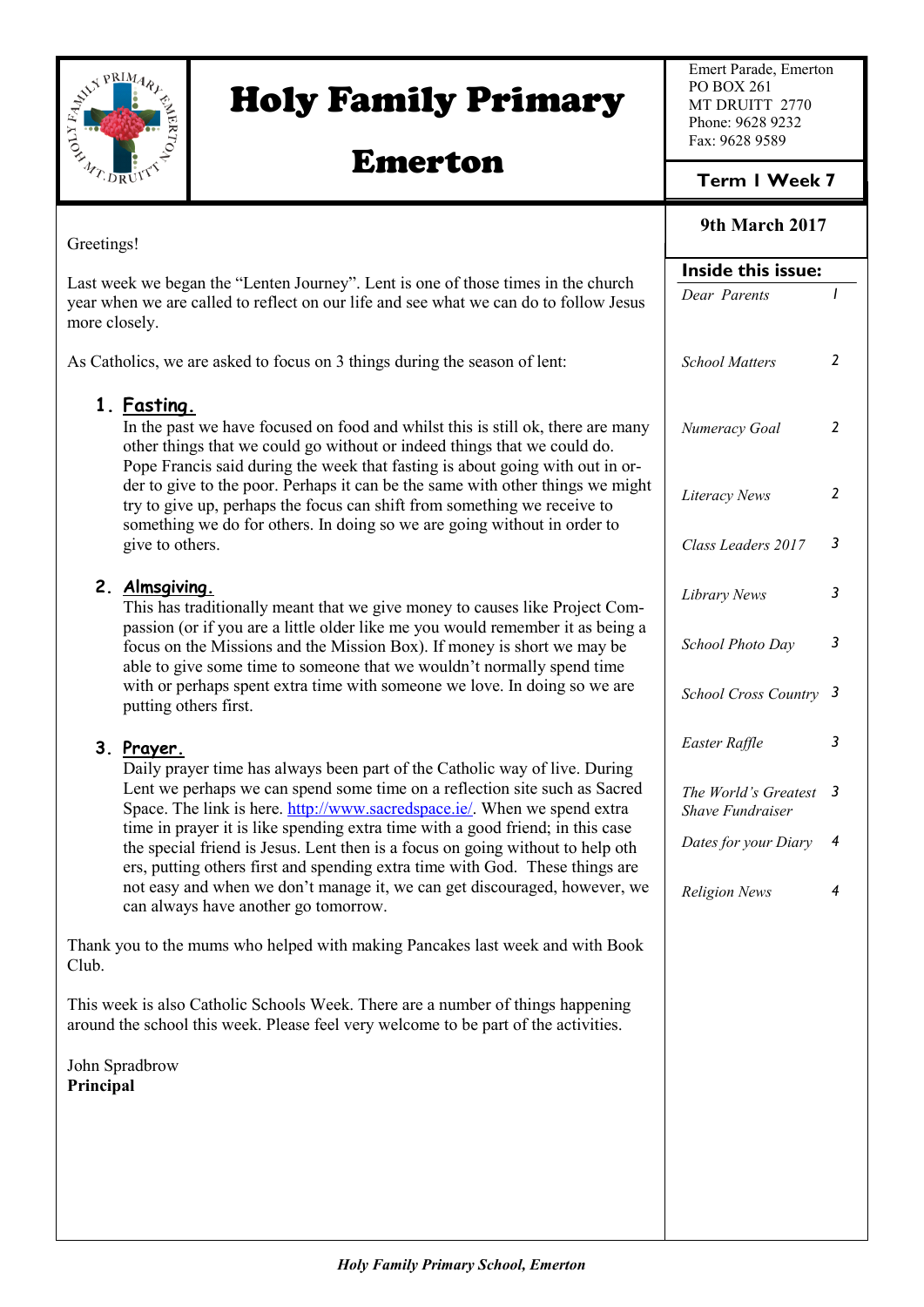

#### **School Matters**

#### **Student Management**

Last year I offered to meet with you this term and discuss the document A Safe and Supportive Environment. The staff have been doing a lot of work on Student Management over the last six months and I would like to invite you to meet with me on Monday March 27<sup>th</sup> after our Monday assembly. Please let me know if you would like to attend, but need a different time and I will set an additional meeting time.

#### **Afternoon Dismissal**

You may not be aware that in 2015 we reorganized the afternoon dismissal; children were dismissed from the hall and a small number of children were walked down to the church car park and across the surrounding roads. Since that time, the number of parents  $\&$  children using the church car park has grown considerably. We also open the gates early and invite parents into the grounds (most parents think this is great).

The reason for the change was to ensure student safety. We wanted to have greater surety of who was collecting the children and there were grave concerns about children walking / running through the church car park. A number of problems have developed over the time since we introduced the changes. We are currently reviewing our afternoon dismissal procedures.

In the mean time:

Children not using the church car park or the Weber Cres gate are to be collected from the hall. Please do not collect the children before the bell or from the line as they make their way from the classroom into the hall. This will help us to know who is collecting the children and will help with a safe and orderly dismissal. It is concerning for those people who have to look for children when no one saw who collected them.

Please wait on the grass if you are collecting children from the church car park. There have been two near misses in the last two weeks with children walking through the car park. Please do not call them across roadways or into the car park.

The school car park is not for drop off or collecting students unless you have made arrangements with the principal. These arrangements are only made on health grounds. The staff cark is used by after before  $\&$  after school buses and other agencies that use the parish grounds. This car park is a very busy place with out additional unnecessary traffic.

Please let me know if you have any questions or concerns about the afternoon dismissal. Our

overriding concerns will always be the safety of everyone at Holy Family.

Regards, John Spradbrow *Principal*



#### **Numeracy Goal**

Today, critical thinking, problem solving, reasoning ability and the ability to communicate mathematically are essential skills.



In 2017, the Holy Family Numeracy Goal is *to achieve accelerated growth in multiplication and division*. Research shows that early intervention is key to student improvement and success. As a staff we will work to gain accelerated growth in Kindergarten and Year One, with expected growth continuing across all other years.

Teachers will engage in professional learning and develop teaching strategies for multiplication and division. Students will think multiplicatively, develop their reasoning strategies and abstract thinking in multiplication and division. Each term the Emerton EMU Express Newsletter will be sent home to inform families of student learning in relation to this goal, and how you can play your part in your child's learning.

Regards, Mrs Angela Alonzo *Maths Co-ordinator*

#### **Literacy Corner**

Something for us to ponder…

**Why Can't I Skip My Ten Minutes of Reading Tonight? (Source Unknown)**

Let's figure it out -- mathematically! Student A reads 10 minutes five nights of every week Student B reads only 4 minutes a night...or not at all! Step 1: Multiply minutes a night x 5 times each week. Student A reads 20 min. x 5 times a week = 50 mins./week Student B reads 4 minutes  $x$  5 times a week = 20 minutes Step 2: Multiply minutes a week x 4 weeks each month. Student A reads 200 minutes a month. Student B reads 80 minutes a month. Step 3: Multiply minutes a month x 9 months/school year Student A reads 1,800 min. in a school year. Student B reads 720 min. in a school year. Student A practices reading the equivalent of five whole school days a year. Student B gets the equivalent of only two school days of reading practice. By the end of 6th grade if Student A and Student B maintain these same reading habits, Student A will have read the equivalent of 30 whole school days Student B will have read the equivalent of only 12 school days. One would expect the gap of information retained will have wid-

ened considerably and so, undoubtedly, will school performance. How do you think Student B will feel about him/herself as a student?

Some questions to ponder:

Which student would you expect to read better? Which student would you expect to know more?

Which student would you expect to write better?

Which student would you expect to have a better vocabulary? Which student would you expect to be more successful in school....and in life?

Regards, Mrs Alex Ali *Literacy Co-ordinator*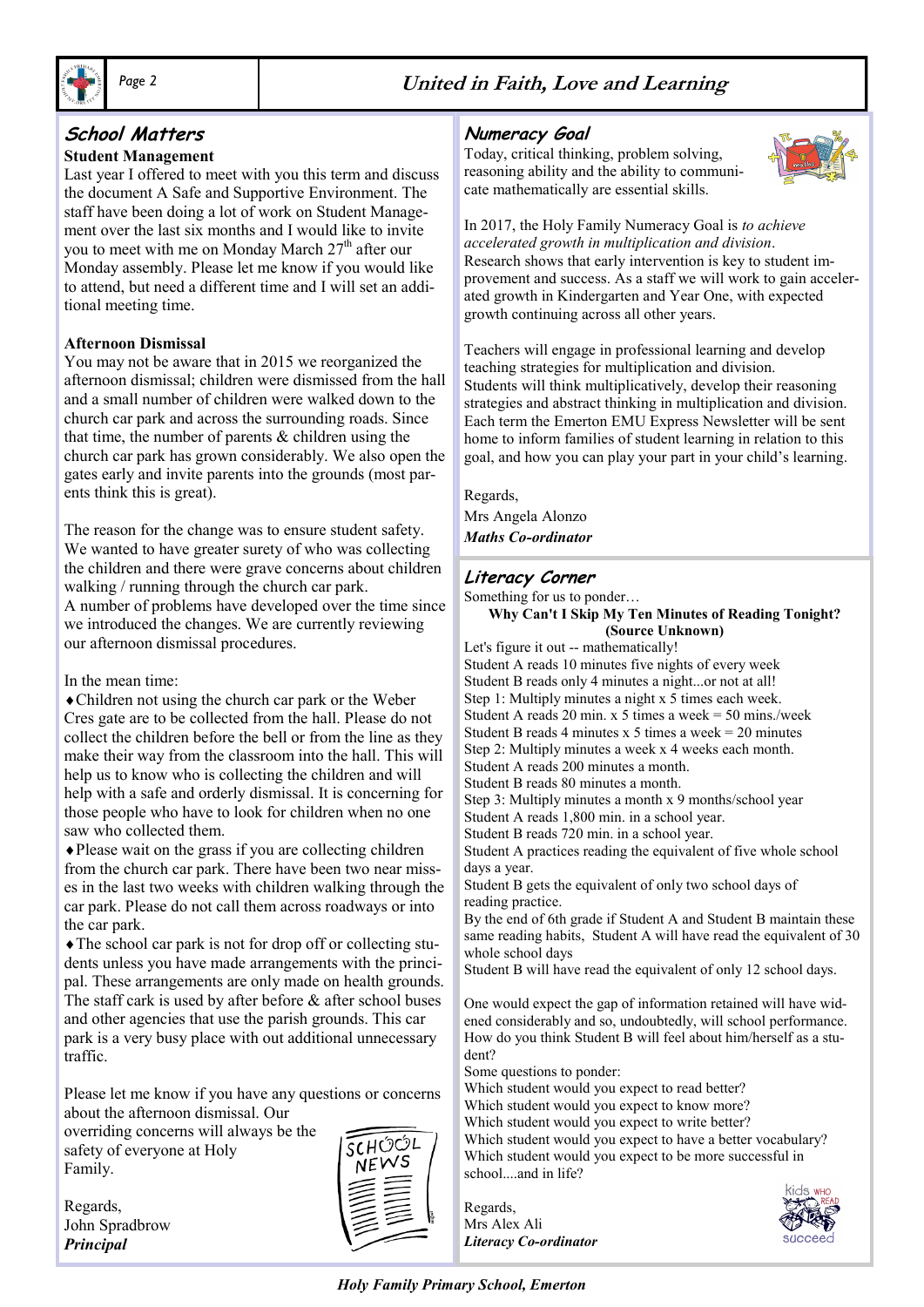### Term 1 Week 7

## **Class Leaders 2017**

Congratulations to the following students who have been elected as class leaders for 2017:

| <b>Year 1</b> | Taylah Farani            |
|---------------|--------------------------|
|               | Jasper Paluch            |
| Year 2        | Kyle Eastwood            |
|               | Tatanoa Tapaitau-Hunt    |
| Year 3        | Sienna Niumata           |
|               | Harrison Laupola-Burnett |
| Year 4        | Pulu Nimmo               |
|               | Jessica Hook             |
| Year 5        | Hannah Nicholls          |
|               | Jeremy Cheowiry          |
|               |                          |

### **Library News**

Thank you to all of those parents who have helped their children look at home for library books borrowed last year. We are trying to have every child start their 2017 borrowing with a clean slate. If you received a letter last week re your child's overdue books please come and see me if you cannot find them.

A number of children have told us that their books were thrown out by their parents! Please do not do this. Even if the book has become damaged, all books need to be returned to us, so that we can amend the library catalogue.

Please keep reminding your child to keep their library books separate from their other books and of their borrowing day. Maybe you could decide on a safe space for any borrowed book?

It is worth knowing, that ultimately, you are responsible for any books your child has borrowed. This means that books that are damaged or lost should be paid for if they have been borrowed in your child's name!

#### **Library Borrowing Days:**

Kindergarten—Thursday Year 1—Tuesday Year 2 Friday Year 3—Friday Year 4 Wednesday Year 5—Thursday Year 6 Monday

Thank you for your assistance in this matter.

Janet A. Marie *Teacher Librarian (Tues-Fri)*



## **School Photo Day**

Our school photo day will be held on **Friday March 31st.** You will receive your information package next week.

## **School Cross Country**



On **Friday March 17th**, we will be holding our annual School Fun Run. This year, however we have decided not to fundraise this event, but will still run competitive and noncompetitive age groups. Children are encouraged to wear their house colour t-shirt if they have one. We will also be needing parent volunteers to help out on the day. Please contact the office if you are available to assist.

## **Easter Raffle**

Our Easter fundraiser for 2017 will be our raffle which will be held on **Thursday 6th April.** We kindly ask for donations of eggs and/ or baskets to help the committee make up some Easter egg baskets.



Raffle tickets will be sent home shortly.

## **World's Greatest Shave Fundraiser**

A group of Year 6 girls have decided to do something about this and are promoting 'The World's Greatest Shave' to raise money and awareness for the Leukaemia Foundation. This will be held on the **17th March, during both lunch breaks**.

Students can pay a gold coin to have their hair spraypainted, stencilled or can wear a crazy wig for the day (who knows, there may even be a few teachers with shorter hair that afternoon).

The hair spray colors donated by the Leukaemia Foundation will be: **Blue, Pink, Yellow or Orange.** 

All money raised on the day will go to the World's Greatest Shave.

The Yr 6 team: Lili, Juliana, Tayla, Jumikah, Vonzelle, Nataih'a and Mrs Cathy Vogt